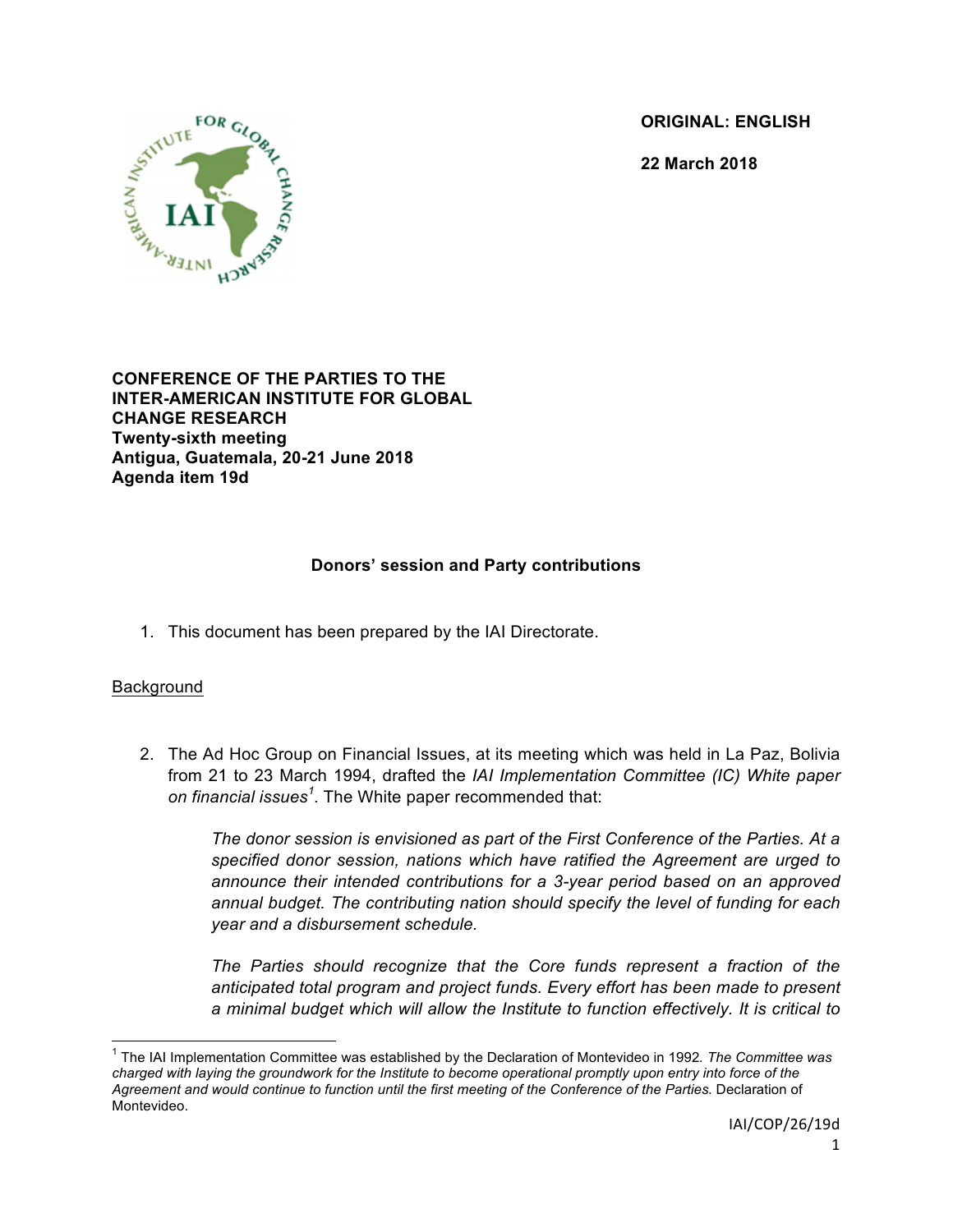*the success of the Institute that the Core budget is met and sustained. In the spirit of the Agreement and the objectives of the IAI, all Parties are urged to contribute to the Core budget to the fullest extent to which they are capable.*

- 3. Accordingly, at each meeting of the Conference of the Parties to the IAI (CoP), Parties are provided with the opportunity to pledge new or to summarize previous contributions to the core budget to support the work of the IAI Directorate. Donor sessions have also evolved to provide Parties and donors with the opportunity to announce extra-budgetary contributions.
- 4. The IAI Directorate notes that extra-budgetary contributions are crucial to the implementation of the IAI scientific agenda, its capacity building program, and other activities not supported through the core budget.

#### Current situation

- 5. The IAI Directorate is making efforts to diversify its sources of extra-budgetary funding, which, historically, has been generously provided by few or a single Party.
- 6. Additionally, the IAI Directorate, in collaboration with the Belmont Forum, organized the *Meeting on the possible implementation of an Inter-American forum* which was held in Sao Paulo, Brazil, on 8 November 2017. Information on the results of the meeting is available in document *Decision XXV/27: Participation in the Belmont Forum Americas Information Days*, no. IAI/COP/26/19b. The IAI Directorate is also making efforts to reach out to the private sector (see document *Decision XXV/31: Reporting to CoP on fundraising activities by the Executive Director*, no. IAI/COP/26/19c).
- 7. Until such diversification of extra-budgetary funding is achieved, the IAI Directorate reminds Parties on the need for equitable and participatory support of the IAI's projects and programs. Dependence on few or a single source of extra-budgetary resources is not sustainable in the long-term.
- 8. The IAI Directorate also invites all Parties to meet their expected contributions to the core budget.

#### Recommendation

9. Conference of the Parties is invited to consider adopting the draft decision contained in the Annex to the present document.